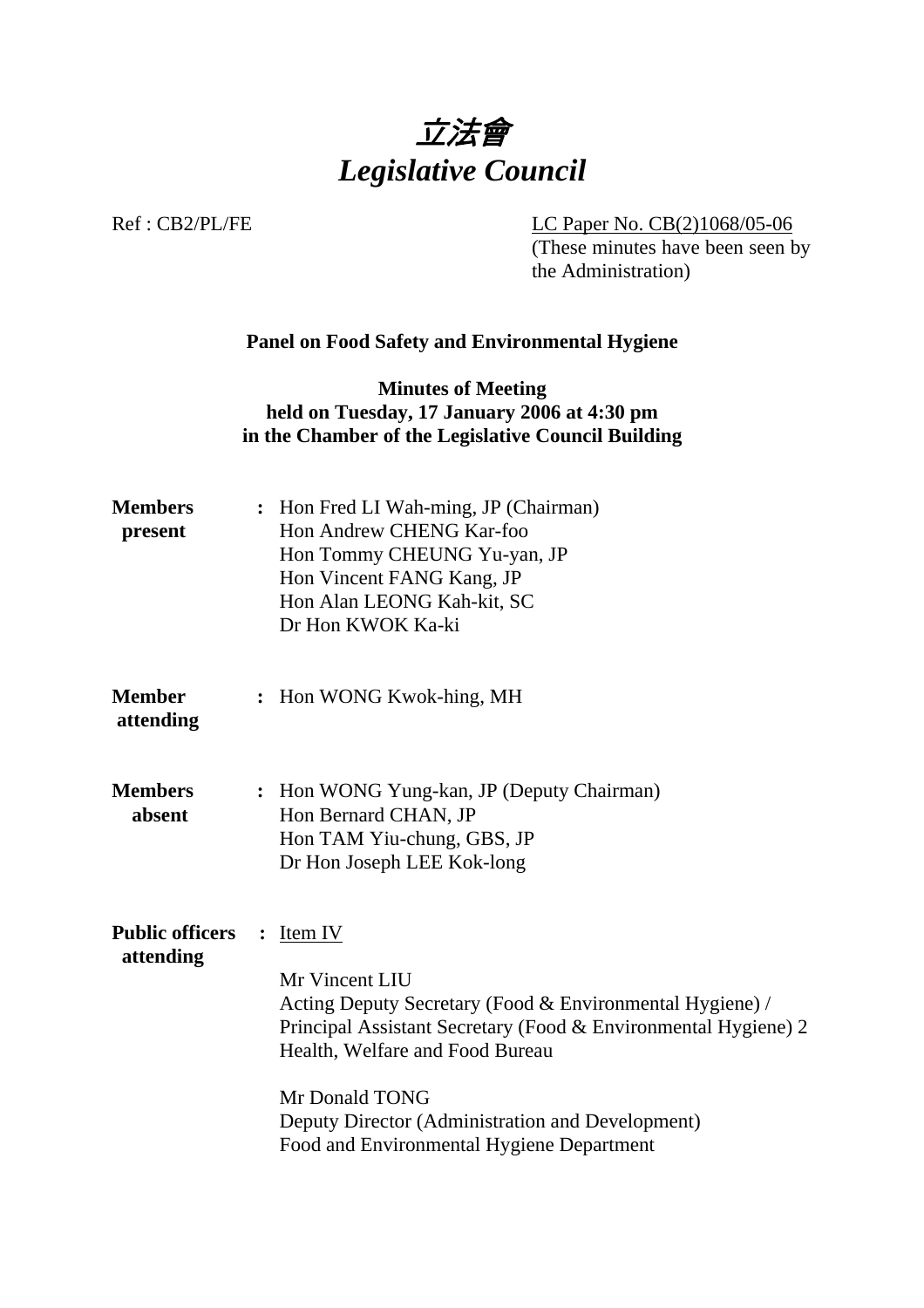|                                                       | Mr YEUNG Shun-kui<br><b>Assistant Director (Operations) 2</b><br>Food and Environmental Hygiene Department |
|-------------------------------------------------------|------------------------------------------------------------------------------------------------------------|
|                                                       | Mrs Christine FUNG<br>Chief Executive Officer (Planning)<br>Food and Environmental Hygiene Department      |
|                                                       | Mr LEE Yuk-shing<br><b>Chief Project Manager 301</b><br><b>Architectural Services Department</b>           |
| Clerk in<br>$\sim$ $\sim$ $\sim$<br><b>Attendance</b> | Mrs Constance LI<br>Chief Council Secretary (2)5                                                           |
| <b>Staff in</b><br><b>Attendance</b>                  | Miss Betty MA<br>Senior Council Secretary (2)1                                                             |
|                                                       | Ms Anna CHEUNG<br>Legislative Assistant (2)5                                                               |
|                                                       |                                                                                                            |

#### **I Confirmation of minutes of meeting**  [LC Paper No. CB(2) 849/05-06]

Action

The minutes of the meeting held on 13 December 2005 were confirmed.

#### **II. Date of next meeting and items for discussion**  [LC Paper Nos. CB(2) 850/05-06(01) and (02)]

2. Members noted that the Administration had proposed to discuss the Antimosquito Campaign 2006 at the next regular meeting on 14 February 2006.

3. Mr Vincent FANG said that the Administration had advised members at previous meetings that the importation of chilled meat from the Mainland would begin in 2005, but the arrangement had yet to come into operation. He suggested that the Administration should be invited to brief members on the latest developments of the importation arrangements at the next meeting on 14 February 2006. Members agreed.

4. Acting Deputy Secretary for Health, Welfare and Food (Food and Environmental Hygiene) (Ag DS(FEH)) said that the Administration might have one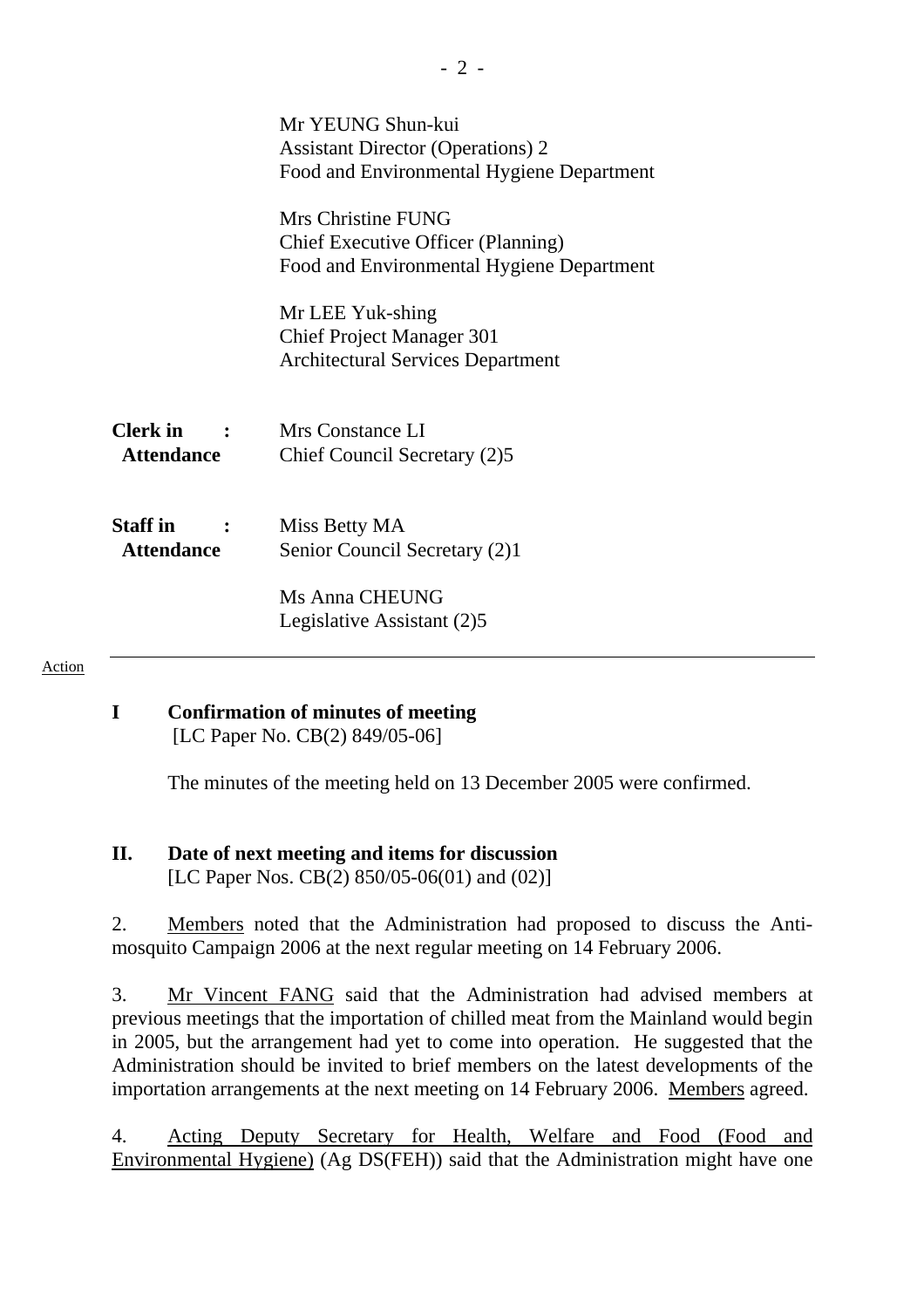or two additional items for discussion at the next regular meeting on 14 February 2006, and would inform members once confirmed.

5. Mr Tommy CHEUNG expressed dissatisfaction that while the schedule of Panel regular meetings had been issued well in advance, the Administration still could not advise members of its proposed items for discussion at the next regular meeting. He urged the Administration to have better planning of work and give sufficient notice of proposed discussion items for the Panel's consideration.

6. The Chairman said that he would consider the urgency of the additional item(s) proposed by the Administration before deciding whether such item(s) should be added to the agenda for the next regular meeting. Members agreed.

## **III. Information paper(s) issued since last meeting**

7. Members noted that the Administration had not provided any information paper since the last meeting.

# **IV. Additional Columbarium at Diamond Hill**

[LC Paper No. CB(2) 850/05-06(03)]

8. The Chairman said that the item involved a financial proposal from the Administration.

9. Dr KWOK Ka-ki said that he agreed to the proposal to construct an additional columbarium at Diamond Hill. However, Dr KWOK expressed concern that if the additional niches to be provided would be sold out shortly, the crematorium facilities at Diamond Hill would be wasted. He raised the following questions –

- (a) whether the Administration would re-consider not to reduce the number of niches in the proposed columbarium from 20,000 to 18,500, given that there was a strong demand for Government niches and it was difficult to identify suitable sites for the construction of columbaria;
- (b) whether the design of the columbarium would allow for future expansion, such as the construction of additional storeys; and
- (c) when the additional niches would be sold out.

10. Ag DS(FEH) responded that under the original plan, 20,000 niches were to be provided in the new columbarium block at Diamond Hill. When Wong Tai Sin District Council (WTSDC) was consulted on the plan, members of WTSDC expressed concern about the crowd control and traffic arrangements during Ching Ming and Chung Yeung Festivals. To address these concerns, changes were made to the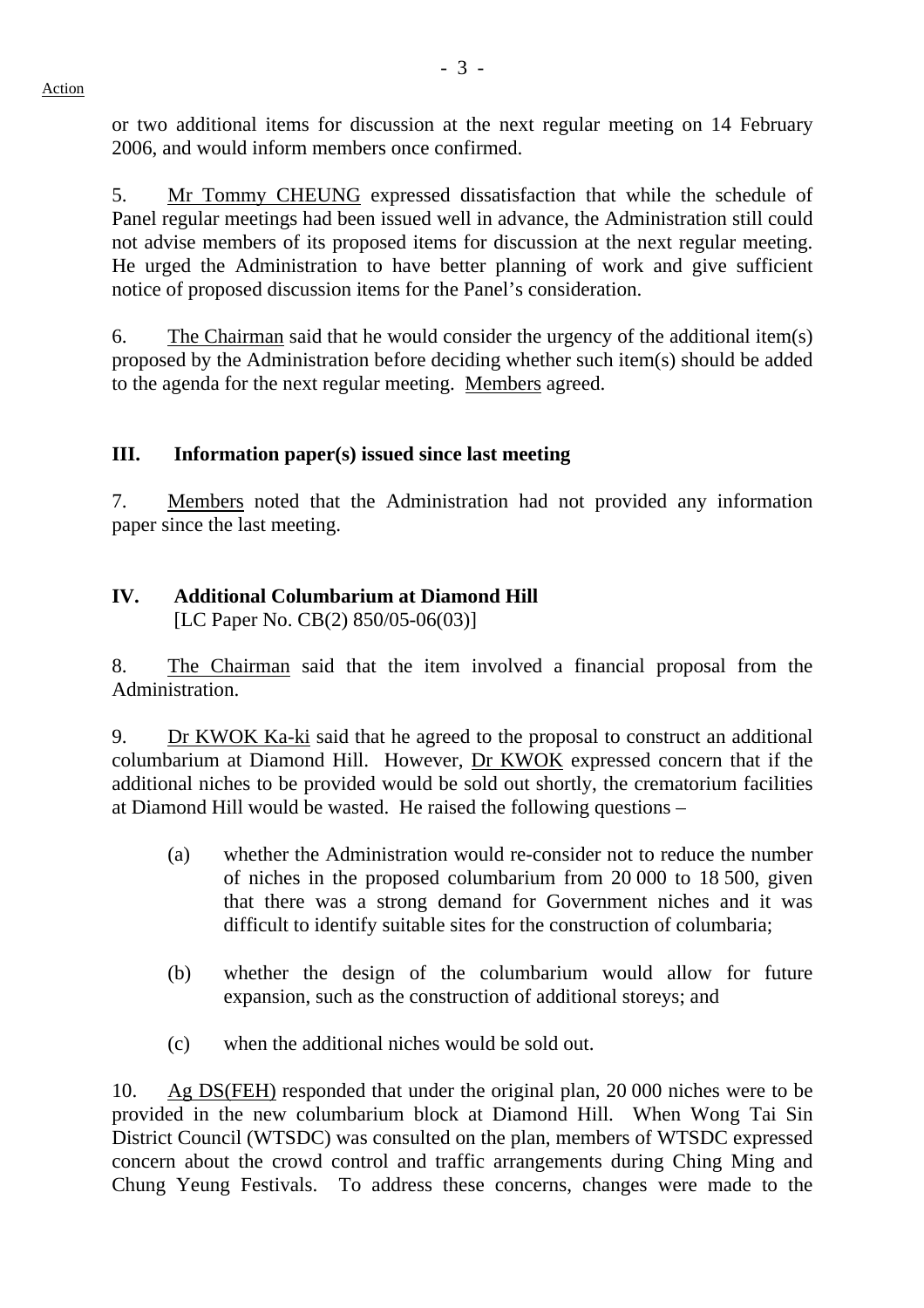proposed project, including reduction in the number of niches from 20,000 to 18,500. Ag DS(FEH) said that the additional niches were expected to be sold out in about two years. He added that the crematorium facilities at Diamond Hill could continue to provide cremation services to the public even though the niches at Diamond Hill were sold out.

11. Ag DS(FEH) further said that to meet the anticipated demand for Government niches, the Administration was consulting the relevant DCs on plans to construct new columbarium blocks providing over 100,000 niches at places such as Kwai Chung and Wo Hop Shek within the next decade.

12. Deputy Director of Food and Environmental Hygiene (DD/FEHD) supplemented that it was Government's plan to increase the columbarium facilities to alleviate the problem of insufficient niches. It was estimated that an additional 20,000 niches would be required each year. The Administration had to consult the relevant DCs and solicit views of the residents in the respective districts, as most people did not like to have crematorium and columbarium in their neighbourhood. DD/FEHD pointed out that when a committee of Kwai Tsing DC was consulted on the proposal to build columbarium blocks providing some 40,000 new niches in the existing site in Kwai Chung Columbaria, the Committee passed a motion to veto the proposal. DD/FEHD further said that to meet the demand for new niches, the Administration would strive to provide additional niches as far as possible. To this end, the Administration was working on the plan to provide new columbarium facilities in Tuen Mun Area 46.

13. Referring to the design of the proposed columbarium at Enclosure 3 to the Administration's paper, Chief Project Manager/Architectural Services Department (CPM/ArchSD) said that to facilitate crowd control and traffic arrangements as well as to harmonise with the surrounding environment, the proposed columbarium had adopted the design of a landscaped garden, together with a rooftop garden and open space on the ground floor. He envisaged that there would be technical problems if the design was to be revised.

14. Dr KWOK Ka-ki said that there would be a strong demand for the new niches in the new columbarium block which was located in urban area. He urged the Administration to critically review whether the number of niches provided in the proposed columbarium block in Diamond Hill should be reverted to 20,000 as originally planned.

15. CPM/ArchSD said that the Administration would need to consider the feasibility of making allowance in the piling works so that additional storeys could be built in the future when necessary. The Administration would also need to study the traffic impact of the proposal.